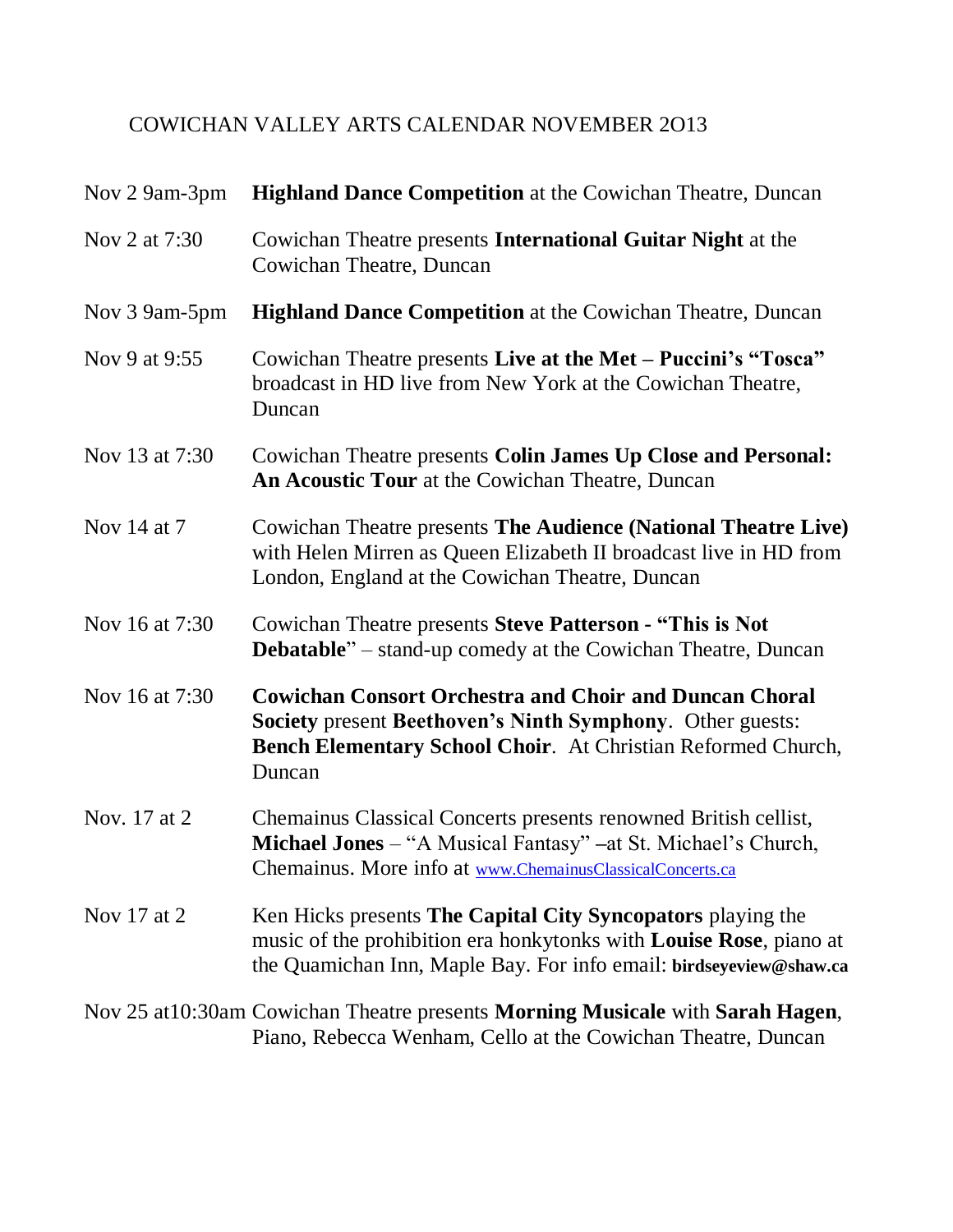| Nov 25 at 7     | Reel Alternatives presents Stories We Tell – a fundraiser for<br>Cowichan Valley Hospice Services at Cowichan Theatre, Duncan                                                                                                                    |
|-----------------|--------------------------------------------------------------------------------------------------------------------------------------------------------------------------------------------------------------------------------------------------|
| Nov 29 at 7:30  | <b>Cowichan Symphony Society presents the Victoria Symphony</b><br>performing The Christmas Oratorio by J S Bach at the Cowichan<br>Theatre, Duncan                                                                                              |
| Dec 6 at 7      | Cowichan Theatre presents The Celtic Rhythm Dancers: A Celtic<br><b>Christmas</b> at the Cowichan Theatre, Duncan                                                                                                                                |
| Dec 6 and 7     | <b>Chalkboard Theatre presents Into the Woods at the T. Gil Bunch</b><br>Centre in Mill Bay                                                                                                                                                      |
| Dec 7 at 7:30   | <b>Cowichan Consort Orchestra and Choir presents Christmas</b><br><b>Singalong</b> with music by Handel, Tchaikovsky and Rutter at the<br>Christian Reformed Church, Duncan                                                                      |
| Dec 8 at 2      | <b>Concenti Singers</b> presents their Christmas Concert at Duncan<br><b>United Church</b>                                                                                                                                                       |
| Dec 8 at 2:30   | Ken Hicks presents The Karel Roessingh Quartet playing the<br>music of Dave Brubeck at the Quamichan Inn, Mill Bay. For info                                                                                                                     |
| Dec 8 at 2:30   | <b>Palm Court Orchestra presents A Boston Pops Tribute at the</b><br>Cowichan Theatre, Duncan                                                                                                                                                    |
|                 | Dec 12 at 10:30 and 6:30 Ecole Duncan Elementary presents their Christmas Show at<br>the Cowichan Theatre, Duncan                                                                                                                                |
|                 | Dec 14 at 9:55am Cowichan Theatre presents Live at the Met – Falstaff broadcast in<br>HD live from New York at the Cowichan Theatre, Duncan                                                                                                      |
| Dec 14 at 7:30  | <b>Encore Women's Choir presents A Little Christmas with</b><br><b>Encore!</b> at Duncan United Church                                                                                                                                           |
| Dec 15 at 2     | Cowichan Theatre presents <b>Winter Harp</b> at the Cowichan Theatre,<br>Duncan                                                                                                                                                                  |
| Dec $15$ at $2$ | Chemainus Classical Concerts presents <b>Concenti Singers</b> in a<br>Christmas concert directed by Sheila Johnson - "Concenti Comes<br><b>Carolling"</b> –at St. Michael's Church, Chemainus. More info at<br>www.ChemainusClassicalConcerts.ca |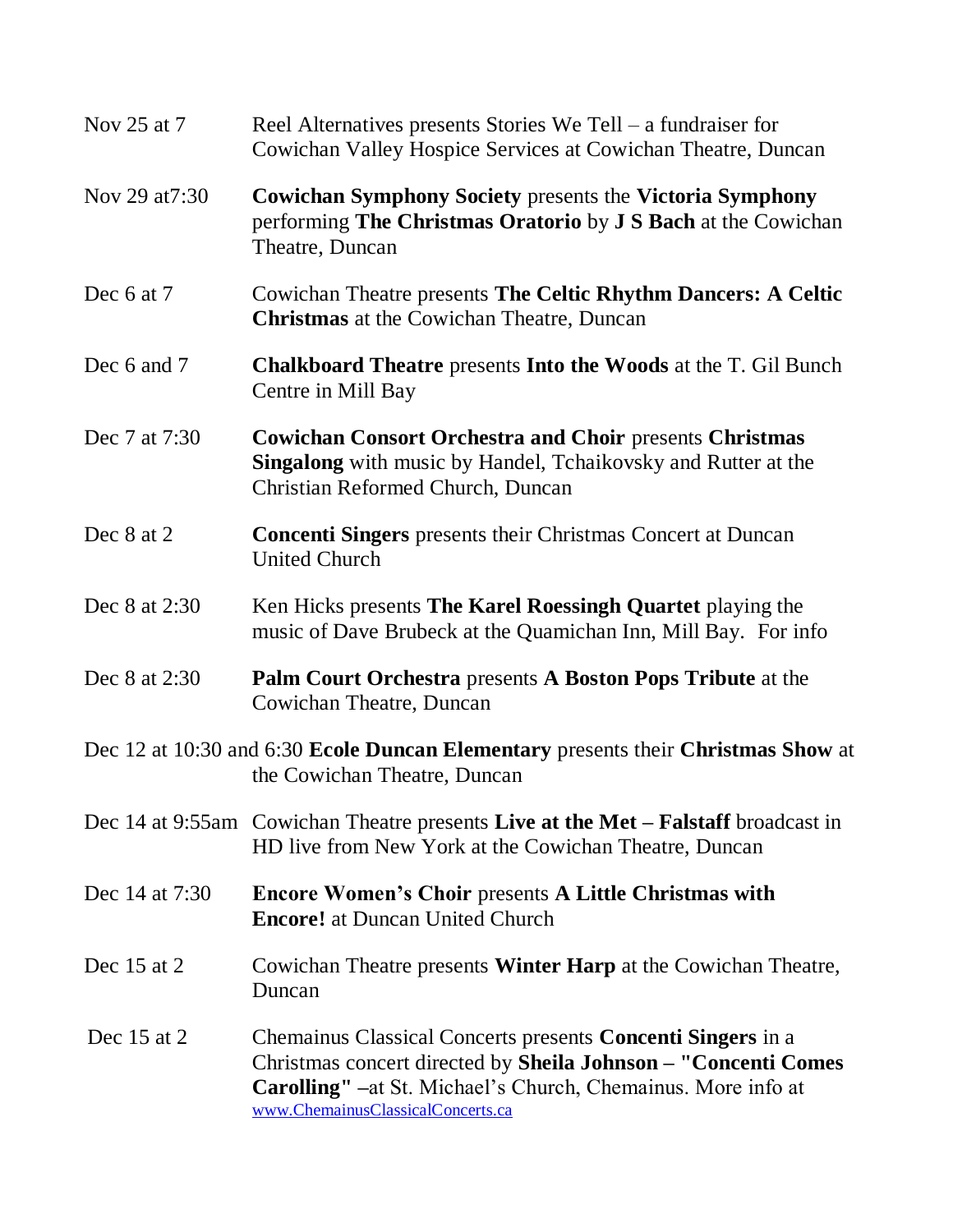| Dec 15 at 2:30   | <b>Encore Women's Choir presents A Little Christmas with</b><br><b>Encore!</b> at Duncan United Church                                          |
|------------------|-------------------------------------------------------------------------------------------------------------------------------------------------|
| Dec 16 at 7      | <b>Reel Alternatives</b> presents The Angel's Share $-$ a fundraiser for<br>Cowichan Valley Hospice Services at the Cowichan Theatre,<br>Duncan |
| Dec 18 at 7      | <b>Queen of Angels School presents their Christmas Show at the</b><br>Cowichan Theatre, Duncan                                                  |
| Dec 20 at 7      | Royal City Youth Ballet presents Tchaikovsky's The Nutcracker<br>at the Cowichan Theatre, Duncan                                                |
| Dec 20 at $7:30$ | <b>Cowichan Camerata String Orchestra</b> presents their Christmas<br><b>Concert at Duncan United Church</b>                                    |
| Dec $21$ at 1    | <b>Royal City Youth Ballet presents Tchaikovsky's The Nutcracker</b><br>at the Cowichan Theatre, Duncan                                         |

## **NEW YEAR 2014**

|                | Jan 13 at 10:30am Cowichan Theatre presents Morning Musicale with Sarah Hagen,<br>Piano, Marcus Takizawa, Viola at the Cowichan Theatre, Duncan      |
|----------------|------------------------------------------------------------------------------------------------------------------------------------------------------|
| Jan 18 at 7:30 | Cowichan Symphony Society presents the Victoria Symphony,<br>Cond. Tanya Miller, with Caroline Goulding, violin at the Cowichan<br>Theatre, Duncan   |
| Jan 19 at 2    | <b>Medford Singers</b> present their winter concert at the United Church,<br>Duncan.                                                                 |
| Jan 20 at 7    | <b>Reel Alternatives</b> presents <b>Unfinished Song</b> $-$ a fundraiser for<br>Cowichan Valley Hospice Services at the Cowichan Theatre,<br>Duncan |
| Jan 25 at 7:30 | <b>Duncan Choral Society</b> presents their winter concert at the<br>Christian Reformed Church in Duncan.                                            |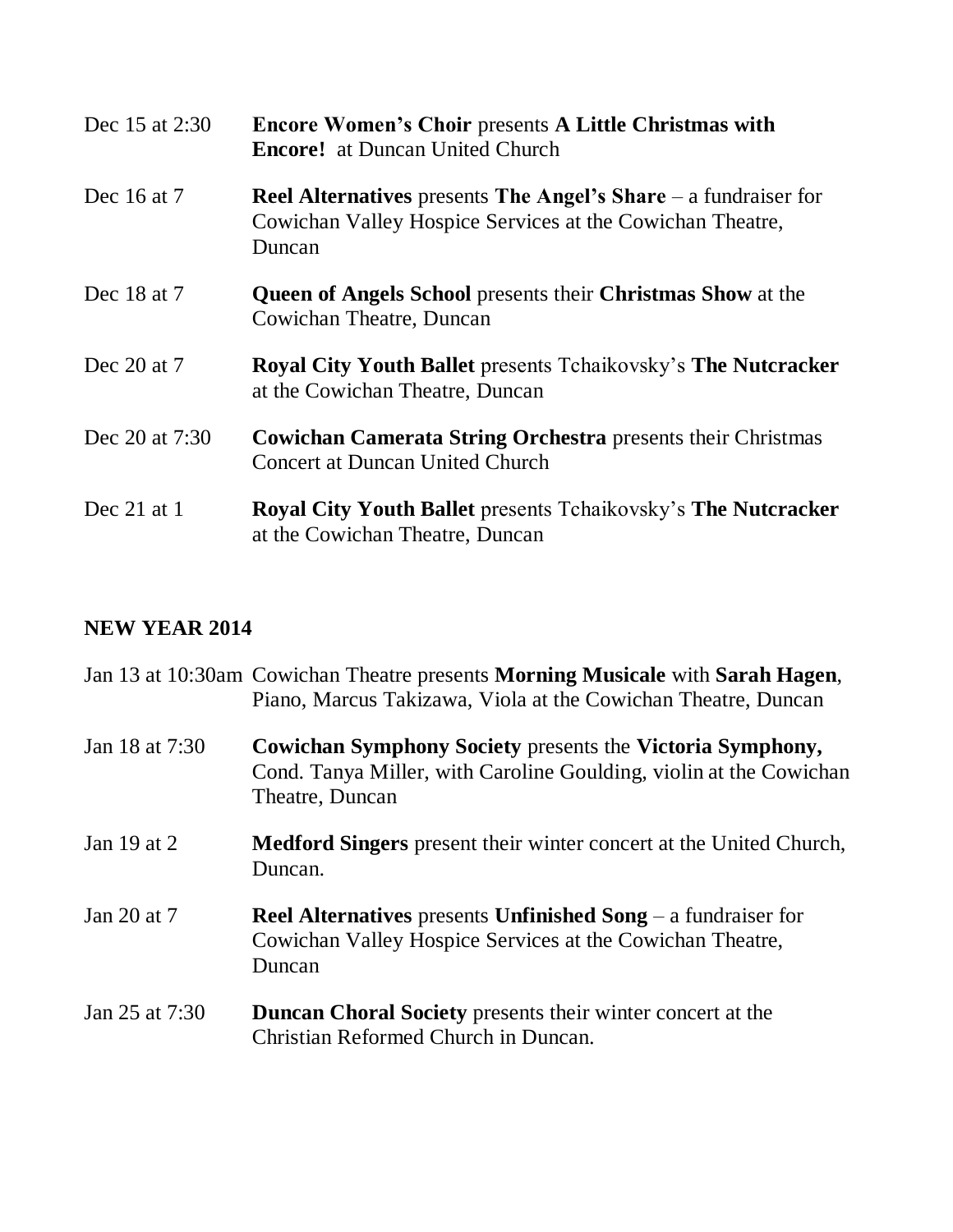| Jan 25 at 7:30 | Canada's Ballet Jorgen presents Romeo & Juliet transformed into<br>Bengt Jorgen's world of ballet at the Cowichan Theatre, Duncan                                                                                      |
|----------------|------------------------------------------------------------------------------------------------------------------------------------------------------------------------------------------------------------------------|
| Jan. 26 at 2   | Chemainus Classical Concerts presents Elias-Axel Petterson in<br>a piano recital – "Power and Panache" – at St. Michael's Church,<br>Chemainus. More info at www.ChemainusClassicalConcerts.ca                         |
|                | Jan 31, Feb 1, 7, 8 at 7:30 South Island Musical Theatre Society presents My Fair<br>Lady at the Cowichan Theatre, Duncan                                                                                              |
| Feb 2 at 2     | <b>South Island Musical Theatre Society presents My Fair Lady at</b><br>the Cowichan Theatre, Duncan                                                                                                                   |
| Feb 15 at 7:30 | <b>Atlantic Ballet presents Ghosts of Violence at the Cowichan</b><br>Theatre, Duncan                                                                                                                                  |
| Feb 16 at 2:30 | Palm Court Orchestra presents Valentine 2014 at the Cowichan<br>Theatre, Duncan                                                                                                                                        |
| Feb 17 at 7    | <b>Reel Alternatives</b> presents Title TBA– a fundraiser for Cowichan<br>Valley Hospice Services at the Cowichan Theatre, Duncan                                                                                      |
| Feb. 23 at 2   | Chemainus Classical Concerts presents Douglas Hensley,<br>guitar and Elizabeth MacIsaac, soprano - "From Old Worlds and<br>New' -at St. Michael's Church, Chemainus. More info at<br>www.ChemainusClassicalConcerts.ca |
| Mar 1 at 9am   | Cowichan Theatre presents Live at the Met – Prince Igor broadcast<br>in HD live from New York at the Cowichan Theatre, Duncan                                                                                          |
| Mar 2          | <b>Cowichan Music Festival presents their Vocal and Dance Gala at</b><br>the Cowichan Theatre, Duncan                                                                                                                  |
| Mar 5          | <b>Cowichan Music Festival presents their Highlights Concert at the</b><br>Cowichan Theatre, Duncan                                                                                                                    |
|                | Mar 15 at 9:55am Cowichan Theatre presents Live at the Met – Werther broadcast in<br>HD live from New York at the Cowichan Theatre, Duncan                                                                             |
| Mar 21 at 7:30 | <b>Cowichan Symphony Society presents the Victoria Symphony</b><br>with Timothy Vernon, conductor and the Chooi brothers, two violins<br>at the Cowichan Theatre, Duncan                                               |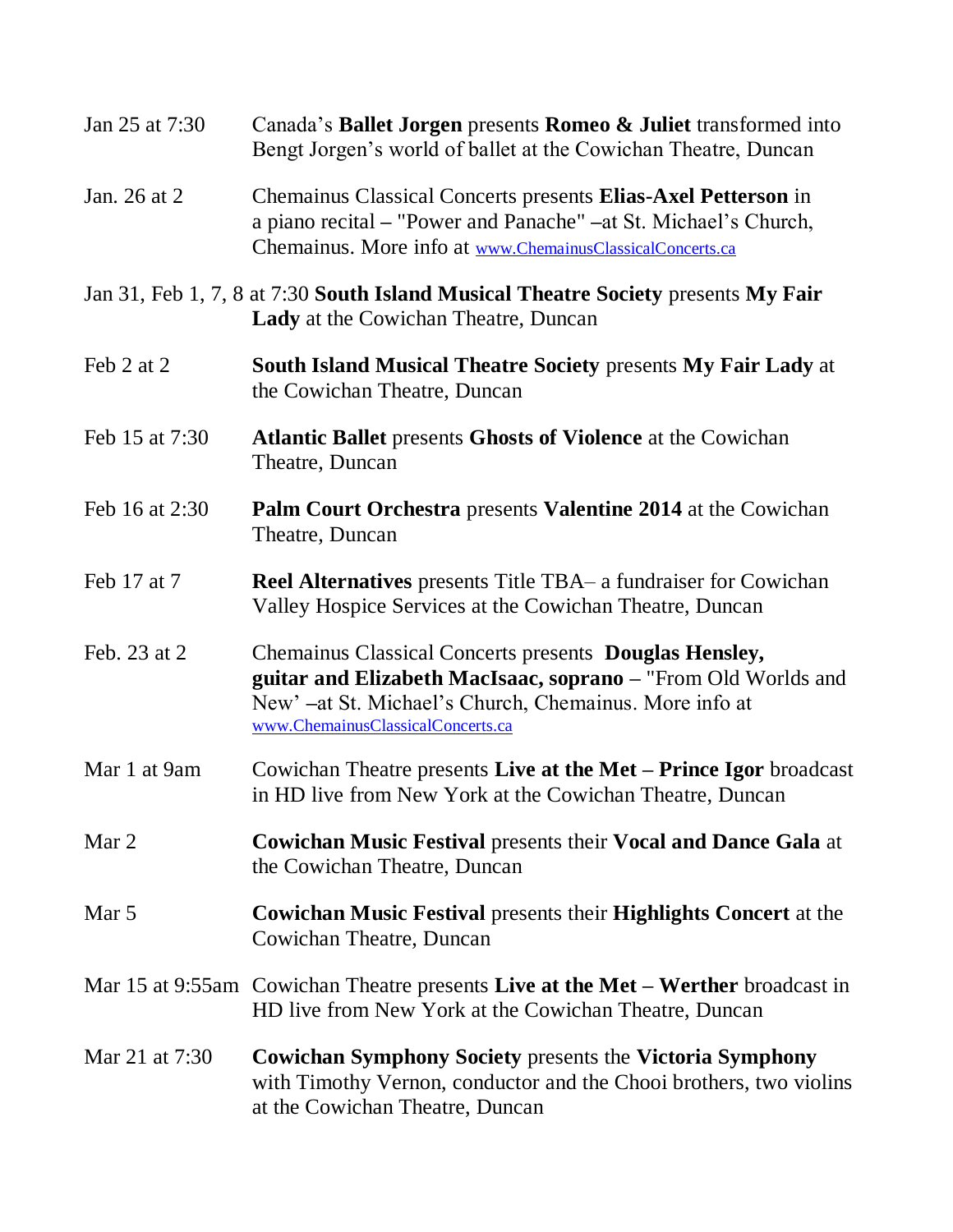|                   | Mar 24 at 10:30am Cowichan Theatre presents Morning Musicale with Sarah Hagen,<br>Piano, Jennie Press, Violin at the Cowichan Theatre, Duncan                                                                                                            |
|-------------------|----------------------------------------------------------------------------------------------------------------------------------------------------------------------------------------------------------------------------------------------------------|
| Mar 24 at 7       | <b>Reel Alternatives</b> presents Title TBA– a fundraiser for Cowichan<br>Valley Hospice Services at the Cowichan Theatre, Duncan                                                                                                                        |
| March 30 at 2     | <b>Chemainus Classical Concerts presents the Victoria Conservatory</b><br>of Music Collegium - "Prodigious Talent" - at St. Michael's<br>Church, Chemainus. More info at www.ChemainusClassicalConcerts.ca                                               |
| Apr 3,4,5 at 7:30 | <b>Shawnigan Lake School presents their Musical at Cowichan</b><br>Theatre, Duncan                                                                                                                                                                       |
|                   | Apr 12 at $9:55am$ Cowichan Theatre presents Live at the Met Encore – Rusalka<br>broadcast in HD from New York at the Cowichan Theatre, Duncan                                                                                                           |
|                   | Apr 26 at 9:55am Cowichan Theatre presents Live at the Met - Cosi Fan Tutte<br>broadcast in HD live from New York at the Cowichan Theatre,<br>Duncan                                                                                                     |
| April 27 at 2     | Chemainus Classical Concerts presents West Isle Winds (Susanne<br>Bullock, clarinet, Heather Walker, horn, Donna Falconer,<br><b>piano</b> ) – "Trios for Spring" –at St. Michael's Church, Chemainus.<br>More info at www.ChemainusClassicalConcerts.ca |
| Apr 28 at 7       | <b>Reel Alternatives</b> presents Title TBA- a fundraiser for Cowichan<br>Valley Hospice Services at the Cowichan Theatre, Duncan                                                                                                                        |
| May 3 at 7:30     | Duncan Choral Society presents their spring concert at the<br>Christian Reformed Church in Duncan                                                                                                                                                        |
|                   | May 7 at 10:30 $\&$ 6:30 Ecole Duncan Elementary presents their Spring Show at the<br>Cowichan Theatre, Duncan                                                                                                                                           |
| May 10 at 4 & 7   | Cowichan Theatre presents The Murray Hatfield Magic, Illusion<br>and Comedy Show at the Cowichan Theatre, Duncan                                                                                                                                         |
| May 10 at 7:30    | <b>Cowichan Consort Orchestra and Choir presents Opera</b><br><b>Highlights</b> as well as their <b>Concerto Winner</b> at the Christian<br>Reformed Church, Duncan                                                                                      |